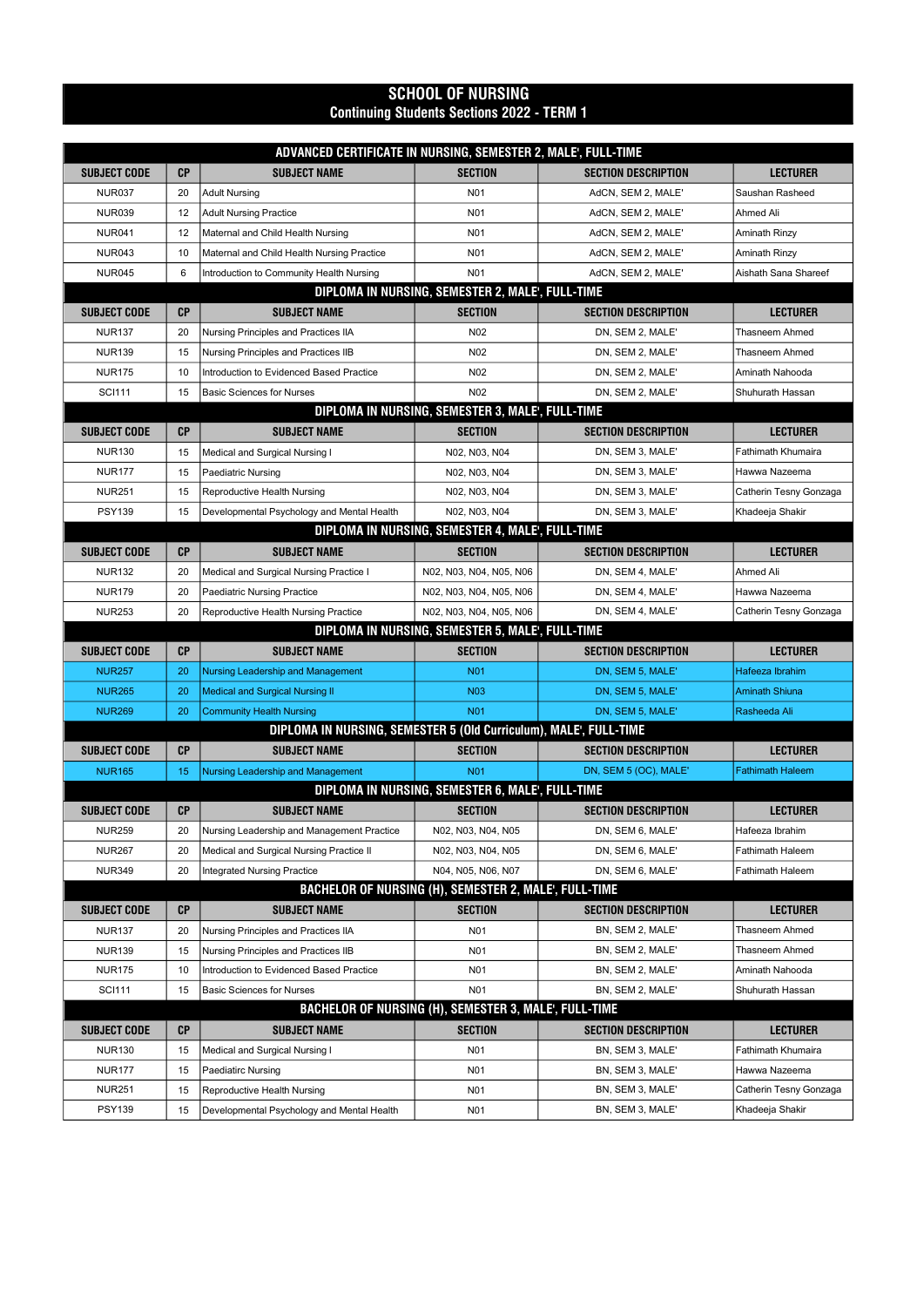| BACHELOR OF NURSING (H), SEMESTER 4, MALE', FULL-TIME    |                                                                        |                                                                                                                |                                                       |                                                                          |                         |  |  |  |
|----------------------------------------------------------|------------------------------------------------------------------------|----------------------------------------------------------------------------------------------------------------|-------------------------------------------------------|--------------------------------------------------------------------------|-------------------------|--|--|--|
| <b>SUBJECT CODE</b>                                      | <b>CP</b>                                                              | <b>SUBJECT NAME</b>                                                                                            | <b>SECTION</b>                                        | <b>SECTION DESCRIPTION</b>                                               | <b>LECTURER</b>         |  |  |  |
| <b>NUR132</b>                                            | 20                                                                     | Medical and Surgical Nursing Practice I                                                                        | N <sub>0</sub> 1                                      | BN, SEM 4, MALE'                                                         | Ahmed Ali               |  |  |  |
| <b>NUR179</b>                                            | 20                                                                     | <b>Paediatric Nursing Practice</b>                                                                             | N <sub>0</sub> 1                                      | BN, SEM 4, MALE'                                                         | Hawwa Nazeema           |  |  |  |
| <b>NUR253</b>                                            | 20                                                                     | Reproductive Health Nursing Practice                                                                           | N01                                                   | BN, SEM 4, MALE'                                                         | Catherin Tesny Gonzaga  |  |  |  |
| <b>BACHELOR OF NURSING, SEMESTER 5, MALE', FULL-TIME</b> |                                                                        |                                                                                                                |                                                       |                                                                          |                         |  |  |  |
| <b>SUBJECT CODE</b>                                      | СP                                                                     | <b>SUBJECT NAME</b>                                                                                            | <b>SECTION</b>                                        | <b>SECTION DESCRIPTION</b>                                               | <b>LECTURER</b>         |  |  |  |
| <b>NUR257</b>                                            | 20                                                                     | Nursing Leadership and Management                                                                              | <b>N02</b>                                            | BN, SEM 5, MALE'                                                         | Hafeeza Ibrahim         |  |  |  |
| <b>NUR265</b>                                            | 20                                                                     | <b>Medical and Surgical Nursing II</b>                                                                         | <b>N02</b>                                            | BN, SEM 5, MALE'                                                         | <b>Aminath Shiuna</b>   |  |  |  |
| <b>NUR269</b>                                            | 20                                                                     | <b>Community Health Nursing</b>                                                                                | <b>N02</b>                                            | BN, SEM 5, MALE'                                                         | Rasheeda Ali            |  |  |  |
|                                                          | <b>BACHELOR OF NURSING (H), SEMESTER 6, MALE, FULL-TIME</b>            |                                                                                                                |                                                       |                                                                          |                         |  |  |  |
| <b>SUBJECT CODE</b>                                      | <b>CP</b>                                                              | <b>SUBJECT NAME</b>                                                                                            | <b>SECTION</b>                                        | <b>SECTION DESCRIPTION</b>                                               | <b>LECTURER</b>         |  |  |  |
| <b>NUR259</b>                                            | 20                                                                     | Nursing Leadership and Management Practice                                                                     | N <sub>0</sub> 1                                      | BN, SEM 6, MALE'                                                         | Hafeeza Ibrahim         |  |  |  |
| <b>NUR267</b>                                            | 20                                                                     | Medical and Surgical Nursing Practice II                                                                       | N <sub>01</sub>                                       | BN, SEM 6, MALE'                                                         | <b>Fathimath Haleem</b> |  |  |  |
| <b>NUR349</b>                                            | 20                                                                     | <b>Integrated Nursing Practice</b>                                                                             | N <sub>03</sub>                                       | BN, SEM 6, MALE'                                                         | Fathimath Haleem        |  |  |  |
|                                                          |                                                                        | BACHELOR OF NURSING (Sh), SEMESTER 6, MALE', FULL-TIME (BLENDED) - [Conversion pathway for DN Old Curriculum]  |                                                       |                                                                          |                         |  |  |  |
| <b>SUBJECT CODE</b>                                      | СP                                                                     | <b>SUBJECT NAME</b>                                                                                            | <b>SECTION</b>                                        | <b>SECTION DESCRIPTION</b>                                               | <b>LECTURER</b>         |  |  |  |
|                                                          |                                                                        |                                                                                                                | <b>N04</b>                                            | BN, SEM 6, MALE', BLENDED (Conversion                                    |                         |  |  |  |
| <b>NUR175</b>                                            | 10                                                                     | <b>Introduction to Evidenced Based Practice</b>                                                                |                                                       | pathway for DN Old Curriculum)                                           | <b>Aminath Nahooda</b>  |  |  |  |
| <b>NUR265</b>                                            | 20                                                                     | <b>Medical and Surgical Nursing II</b>                                                                         | <b>N01</b>                                            | BN, SEM 6, MALE', BLENDED (Conversion<br>pathway for DN Old Curriculum)  | <b>Aminath Shiuna</b>   |  |  |  |
| <b>NUR301</b>                                            | 10                                                                     | <b>Conceptualizing Nursing Practice</b>                                                                        | <b>N01</b>                                            | BN, SEM 6, MALE', BLENDED (Conversion<br>pathway for DN Old Curriculum)  | <b>Shuhurath Hassan</b> |  |  |  |
| <b>NUR349</b>                                            | 20                                                                     |                                                                                                                | <b>N01</b>                                            | BN, SEM 6, MALE', BLENDED (Conversion                                    | <b>Fathimath Haleem</b> |  |  |  |
|                                                          |                                                                        | <b>Integrated Nursing Practice</b>                                                                             |                                                       | pathway for DN Old Curriculum)                                           |                         |  |  |  |
|                                                          |                                                                        | BACHELOR OF NURSING (Sh), SEMESTER 6, MALE', FULL-TIME (BLENDED) - [Conversion pathway for DN 2018 Curriculum] |                                                       |                                                                          |                         |  |  |  |
| <b>SUBJECT CODE</b>                                      | <b>CP</b>                                                              | <b>SUBJECT NAME</b>                                                                                            | <b>SECTION</b>                                        | <b>SECTION DESCRIPTION</b><br>BN, SEM 6, MALE', BLENDED (Conversion      | <b>LECTURER</b>         |  |  |  |
| <b>NUR303</b>                                            | 15                                                                     | <b>Professional Decision Making</b>                                                                            | <b>N01</b>                                            | pathway for DN 2018 Curriculum)                                          | <b>Ashiyath Rasheed</b> |  |  |  |
| <b>NUR305</b>                                            | 15                                                                     | <b>Evidence Based Nursing</b>                                                                                  | <b>N03</b>                                            | BN, SEM 6, MALE', BLENDED (Conversion<br>pathway for DN 2018 Curriculum) | Zeena Abdul Gayyoom     |  |  |  |
| <b>NUR339</b>                                            | 20                                                                     | <b>Advanced Clinical Practice</b>                                                                              | <b>N03</b>                                            | BN, SEM 6, MALE', BLENDED (Conversion<br>pathway for DN 2018 Curriculum) | Agleema Ahmed           |  |  |  |
| <b>NUR351</b>                                            | 10                                                                     | <b>Psychiatric Nursing</b>                                                                                     | <b>N03</b>                                            | BN, SEM 6, MALE', BLENDED (Conversion<br>pathway for DN 2018 Curriculum) | Sizna Mohamed           |  |  |  |
|                                                          |                                                                        |                                                                                                                | BACHELOR OF NURSING (H), SEMESTER 7, MALE', FULL-TIME |                                                                          |                         |  |  |  |
| <b>SUBJECT CODE</b>                                      | <b>CP</b>                                                              | <b>SUBJECT NAME</b>                                                                                            | <b>SECTION</b>                                        | <b>SECTION DESCRIPTION</b>                                               | <b>LECTURER</b>         |  |  |  |
| <b>NUR305</b>                                            | 15                                                                     | <b>Evidence Based Nursing</b>                                                                                  | N <sub>0</sub> 1                                      | BN, SEM 7, MALE'                                                         | Zeena Abdul Gayyoom     |  |  |  |
| <b>NUR339</b>                                            | 20                                                                     | <b>Advanced Clinical Practice</b>                                                                              | N <sub>0</sub> 1                                      | BN, SEM 7, MALE'                                                         | Agleema Ahmed           |  |  |  |
| <b>NUR351</b>                                            | 10                                                                     | <b>Psychiatric Nursing</b>                                                                                     | N <sub>0</sub> 1                                      | BN, SEM 7, MALE'                                                         | Sizna Mohamed           |  |  |  |
| DHI113                                                   | 15                                                                     | Dhivehi for professionals                                                                                      | K01D                                                  | BN, SEM 7, MALE'                                                         | Azeeza Afeef            |  |  |  |
|                                                          | BACHELOR OF NURSING (Sh), SEMESTER 7, MALE', FULL-TIME (BLENDED)       |                                                                                                                |                                                       |                                                                          |                         |  |  |  |
| <b>SUBJECT CODE</b>                                      | СP                                                                     | <b>SUBJECT NAME</b>                                                                                            | <b>SECTION</b>                                        | <b>SECTION DESCRIPTION</b>                                               | <b>LECTURER</b>         |  |  |  |
| <b>NUR303</b>                                            | 15                                                                     | Professional Decision Making                                                                                   | N <sub>02</sub>                                       | BN, SEM 7, MALE', BLENDED                                                | Ashiyath Rasheed        |  |  |  |
| <b>NUR305</b>                                            | 15                                                                     | <b>Evidence Based Nursing</b>                                                                                  | N <sub>02</sub>                                       | BN, SEM 7, MALE', BLENDED                                                | Zeena Abdul Gayyoom     |  |  |  |
| <b>NUR339</b>                                            | 20                                                                     | <b>Advanced Clinical Practice</b>                                                                              | N02                                                   | BN, SEM 7, MALE', BLENDED                                                | Agleema Ahmed           |  |  |  |
| <b>NUR351</b>                                            | 10                                                                     | <b>Psychiatric Nursing</b>                                                                                     | N02                                                   | BN, SEM 7, MALE', BLENDED                                                | Sizna Mohamed           |  |  |  |
|                                                          | BACHELOR OF NURSING (H), SEMESTER 8 (Old Curriculum), MALE', FULL-TIME |                                                                                                                |                                                       |                                                                          |                         |  |  |  |
| <b>SUBJECT CODE</b>                                      | СP                                                                     | <b>SUBJECT NAME</b>                                                                                            | <b>SECTION</b>                                        | <b>SECTION DESCRIPTION</b>                                               | <b>LECTURER</b>         |  |  |  |
| <b>NUR335</b>                                            | 15                                                                     | Nursing Leadership and Management II                                                                           | <b>N01</b>                                            | BN, SEM 8 (OC), MALE'                                                    | Mariyam Rasheeda        |  |  |  |
| <b>NUR337</b>                                            | 15                                                                     | Nursing Leadership and Management Practice II                                                                  | <b>N01</b>                                            | BN, SEM 8 (OC), MALE'                                                    | Mariyam Rasheeda        |  |  |  |
|                                                          |                                                                        |                                                                                                                | BACHELOR OF NURSING (H), SEMESTER 8, MALE', FULL-TIME |                                                                          |                         |  |  |  |
| <b>SUBJECT CODE</b>                                      | СP                                                                     | <b>SUBJECT NAME</b>                                                                                            | <b>SECTION</b>                                        | <b>SECTION DESCRIPTION</b>                                               | <b>LECTURER</b>         |  |  |  |
| <b>NUR309</b>                                            | 15                                                                     | Specialized Practice in Nursing                                                                                | N <sub>01</sub>                                       | BN, SEM 8, MALE'                                                         | Sizna Mohamed           |  |  |  |
| <b>NUR353</b>                                            | 15                                                                     | Nurse as a Teacher and Mentor                                                                                  | N <sub>0</sub> 1                                      | BN, SEM 8, MALE'                                                         | Mariyam Rasheeda        |  |  |  |
| <b>NUR401</b>                                            | 15                                                                     | <b>Community Management</b>                                                                                    | N <sub>0</sub> 1                                      | BN, SEM 8, MALE'                                                         | Zeenaz Fahmee           |  |  |  |
| DHI113                                                   | 15                                                                     | Dhivehi for professionals                                                                                      | K05D                                                  | BN, SEM 8, MALE', FT                                                     | Anwar Ibrahim           |  |  |  |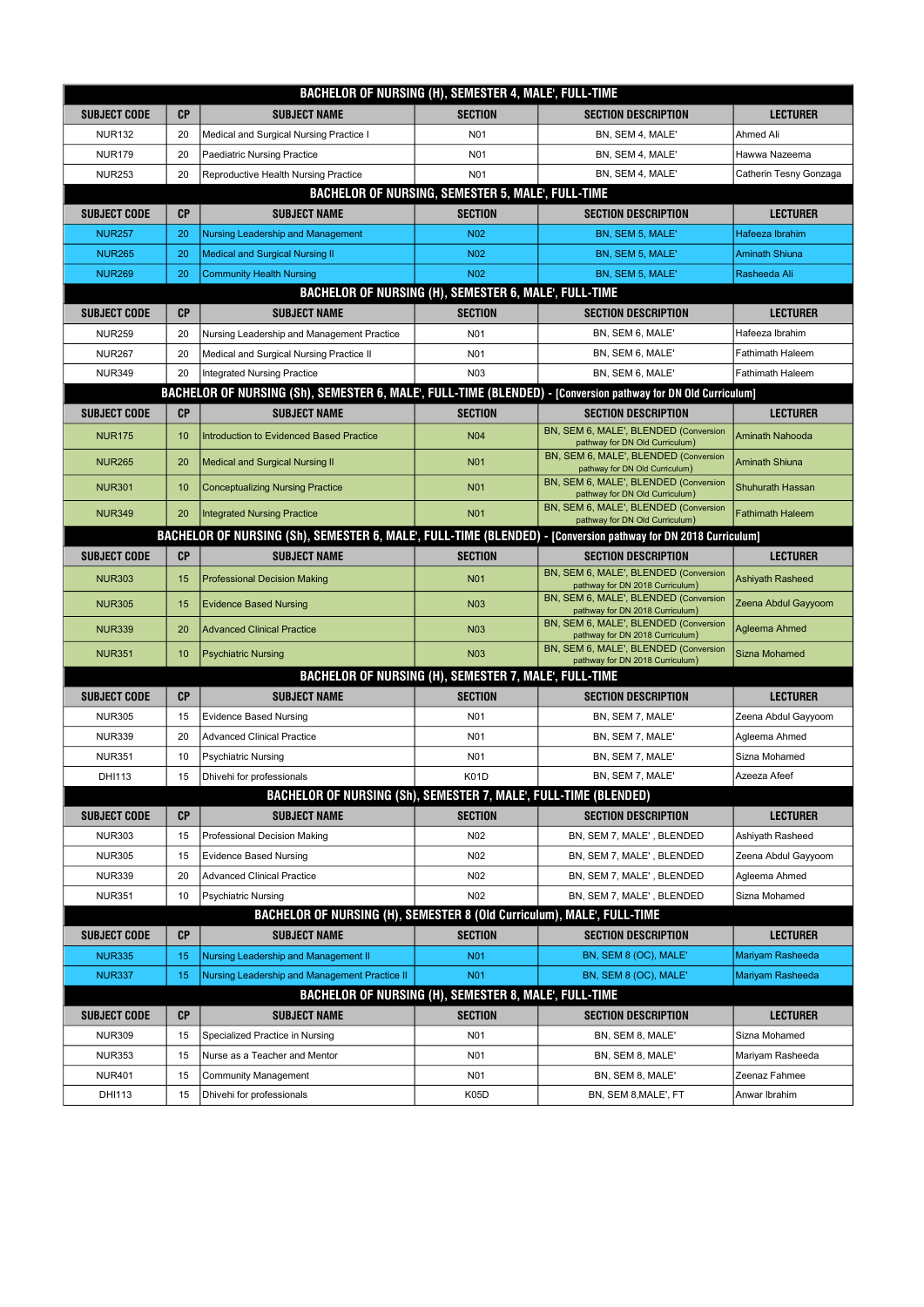| BACHELOR OF NURSING (Sh), SEMESTER 8, MALE', FULL-TIME (BLENDED)              |           |                                                                                  |                        |                                                  |                                      |  |
|-------------------------------------------------------------------------------|-----------|----------------------------------------------------------------------------------|------------------------|--------------------------------------------------|--------------------------------------|--|
| <b>SUBJECT CODE</b>                                                           | <b>CP</b> | <b>SUBJECT NAME</b>                                                              | <b>SECTION</b>         | <b>SECTION DESCRIPTION</b>                       | <b>LECTURER</b>                      |  |
| <b>NUR301</b>                                                                 | 10        | <b>Conceptualizing Nursing Practice</b>                                          | N <sub>02</sub>        | BN, SEM 8, MALE', BLENDED                        | Shuhurath Hassan                     |  |
| <b>NUR309</b>                                                                 | 15        | Specialized Practice in Nursing                                                  | N02                    | BN, SEM 8, MALE', BLENDED                        | Sizna Mohamed                        |  |
| <b>NUR349</b>                                                                 | 20        | Integrated Nursing Practice                                                      | N <sub>02</sub>        | BN, SEM 8, MALE', BLENDED                        | Fathimath Haleem                     |  |
| <b>NUR401</b>                                                                 | 15        | <b>Community Management</b>                                                      | N02                    | BN, SEM 8, MALE', BLENDED                        | Zeenaz Fahmee                        |  |
|                                                                               |           | <b>MASTER OF NURSING, SEMESTER 2, MALE', FULL-TIME (BLENDED)</b>                 |                        |                                                  |                                      |  |
| <b>SUBJECT CODE</b>                                                           | <b>CP</b> | <b>SUBJECT NAME</b>                                                              | <b>SECTION</b>         | <b>SECTION DESCRIPTION</b>                       | <b>LECTURER</b>                      |  |
| <b>NUR607</b>                                                                 | 20        | Expanding nursing practice                                                       | N <sub>01</sub>        | MN, SEM 2, MALE', BLENDED                        | Aminath Nahooda                      |  |
| <b>NUR609</b>                                                                 | 20        | <b>Education in Nursing</b>                                                      | N <sub>0</sub> 1       | MN, SEM 2, MALE', BLENDED                        | Mariyam Rasheeda                     |  |
| <b>NUR613</b>                                                                 | 20        | Contemporary health leadership & Management                                      | N01                    | MN, SEM 2, MALE', BLENDED                        | Asiya Ibrahim                        |  |
|                                                                               |           | MASTER OF NURSING, SEMESTER 3, MALE', FULL-TIME (BLENDED)                        |                        |                                                  |                                      |  |
| <b>SUBJECT CODE</b>                                                           | <b>CP</b> | <b>SUBJECT NAME</b>                                                              | <b>SECTION</b>         | <b>SECTION DESCRIPTION</b>                       | <b>LECTURER</b>                      |  |
| <b>NUR603</b>                                                                 | 20        | Evidence based practice                                                          | N <sub>0</sub> 1       | MN, SEM 3, MALE', BLENDED                        | Zeena Abdul Gayyoom                  |  |
| <b>NUR621</b>                                                                 | 40        | Contract Learning: Professional Practice<br>Development in Nursing               | N01                    | MN, SEM 3, MALE', BLENDED                        | Zeena Abdul Gayyoom                  |  |
| <b>NUR625</b>                                                                 | 60        | Dissertation                                                                     | N01                    | MN, SEM 3, MALE', BLENDED                        | Asiya Ibrahim                        |  |
|                                                                               |           | MASTER OF NURSING ADMINISTRATION, SEMESTER 2, MALE', BLENDED                     |                        |                                                  |                                      |  |
| <b>SUBJECT CODE</b>                                                           | <b>CP</b> | <b>SUBJECT NAME</b>                                                              | <b>SECTION</b>         | <b>SECTION DESCRIPTION</b>                       | <b>LECTURER</b>                      |  |
| <b>HRM601</b>                                                                 | 15        | <b>Strategic Human Resource Management</b>                                       | H <sub>02</sub>        | MNA, SEM 2, MALE', BLK                           | <b>Ahmed Shathir</b>                 |  |
| <b>MGT503</b>                                                                 | 15        | <b>Behaviour in Organization</b>                                                 | H <sub>01</sub>        | MNA, SEM 2, MALE', BLK                           | <b>Ibrahim Hameed</b>                |  |
| <b>MGT605</b>                                                                 | 15        | <b>Project Management</b>                                                        | H <sub>02</sub>        | MNA, SEM 2, MALE', BLK                           | <b>Shathif Ali</b>                   |  |
| <b>MGT501</b>                                                                 | 15        | <b>Leadership and Management</b>                                                 | H <sub>01</sub>        | MNA, SEM 2, MALE', BLK                           | <b>Abdul Hameed Zakariyya</b>        |  |
|                                                                               |           | MASTER OF NURSING ADMINISTRATION, SEMESTER 3, MALE', FULL-TIME (BLENDED)         |                        |                                                  |                                      |  |
| <b>SUBJECT CODE</b>                                                           | <b>CP</b> | <b>SUBJECT NAME</b>                                                              | <b>SECTION</b>         | <b>SECTION DESCRIPTION</b>                       | <b>LECTURER</b>                      |  |
| <b>NUR623</b>                                                                 | 20        | <b>Clinical Governance</b>                                                       | N01                    | MNAdmin, SEM 3, MALE', BLENDED                   | Mariyam Rasheeda                     |  |
| ADVANCED CERTIFICATE IN NURSING, SEMESTER 2, KULHUDHUFFUSHI CAMPUS, FULL-TIME |           |                                                                                  |                        |                                                  |                                      |  |
|                                                                               |           |                                                                                  |                        |                                                  |                                      |  |
| <b>SUBJECT CODE</b>                                                           | <b>CP</b> | <b>SUBJECT NAME</b>                                                              | <b>SECTION</b>         | <b>SECTION DESCRIPTION</b>                       | <b>LECTURER</b>                      |  |
| <b>NUR037</b>                                                                 | 20        | <b>Adult Nursing</b>                                                             | N21                    | AdCN, SEM 2, KC                                  | Saushan Rasheed                      |  |
| <b>NUR039</b>                                                                 | 12        | <b>Adult Nursing Practice</b>                                                    | N21                    | AdCN, SEM 2, KC                                  | Ahmed Ali                            |  |
| <b>NUR041</b>                                                                 | 12        | Maternal and Child Health Nursing                                                | N21                    | AdCN, SEM 2, KC                                  | Aminath Rinzy                        |  |
| <b>NUR043</b>                                                                 | 10        | Maternal and Child Health Nursing Practice                                       | N21                    | AdCN, SEM 2, KC                                  | Aminath Rinzy                        |  |
| <b>NUR045</b>                                                                 | 6         | Introduction to Community Health Nursing                                         | N21                    | AdCN, SEM 2, KC                                  | Aishath Sana Shareef                 |  |
|                                                                               |           | DIPLOMA IN NURSING, SEMESTER 4, KULHUDHUFFUSHI CAMPUS, FULL-TIME                 |                        |                                                  |                                      |  |
| <b>SUBJECT CODE</b>                                                           | CР        | <b>SUBJECT NAME</b>                                                              | <b>SECTION</b>         | <b>SECTION DESCRIPTION</b>                       | <b>LECTURER</b>                      |  |
| <b>NUR132</b>                                                                 | 20        | Medical and Surgical Nursing Practice I                                          | N21                    | DN, SEM 4, KC                                    | Ahmed Ali                            |  |
| <b>NUR179</b>                                                                 | 20        | <b>Paediatric Nursing Practice</b>                                               | N <sub>21</sub>        | DN, SEM 4, KC                                    | Hawwa Nazeema                        |  |
| <b>NUR253</b>                                                                 | 20        | Reproductive Health Nursing Practice                                             | N21                    | DN, SEM 4, KC                                    | Catherin Tesny Gonzaga               |  |
|                                                                               |           | DIPLOMA IN NURSING, SEMESTER 6, KULHUDHUFFUSHI CAMPUS, FULL-TIME                 |                        |                                                  |                                      |  |
| <b>SUBJECT CODE</b>                                                           | <b>CP</b> | <b>SUBJECT NAME</b>                                                              | <b>SECTION</b>         | <b>SECTION DESCRIPTION</b>                       | <b>LECTURER</b>                      |  |
| <b>NUR259</b>                                                                 | 20        | Nursing Leadership and Management Practice                                       | N21, N22               | DN, SEM 6, KC                                    | Hafeeza Ibrahim                      |  |
| <b>NUR267</b>                                                                 | 20        | Medical and Surgical Nursing Practice II                                         | N21, N22               | DN, SEM 6, KC                                    | <b>Fathimath Haleem</b>              |  |
| <b>NUR349</b>                                                                 | 20        | Integrated Nursing Practice                                                      | N21, N22               | DN, SEM 6, KC                                    | Fathimath Haleem                     |  |
|                                                                               |           | ADVANCED DIPLOMA IN MIDWIFERY, SEMESTER 2, KULHUDHUFFUSHI CAMPUS                 |                        |                                                  |                                      |  |
| <b>SUBJECT CODE</b>                                                           | <b>CP</b> | <b>SUBJECT NAME</b>                                                              | <b>SECTION</b>         | <b>SECTION DESCRIPTION</b>                       | <b>LECTURER</b>                      |  |
| <b>MWF203</b>                                                                 | 30        | Midwifery Practicum II                                                           | N21                    | AdDM, SEM 2, KC                                  | Salma Hassan                         |  |
|                                                                               |           | BACHELOR OF NURSING (Sh), SEMESTER 7, KULHUDHUFFUSHI CAMPUS, FULL-TIME (BLENDED) |                        |                                                  |                                      |  |
| <b>SUBJECT CODE</b>                                                           | СP        | <b>SUBJECT NAME</b>                                                              | <b>SECTION</b>         | <b>SECTION DESCRIPTION</b>                       | <b>LECTURER</b>                      |  |
| <b>NUR303</b><br><b>NUR305</b>                                                | 15        | Professional Decision Making                                                     | N21                    | BN, SEM 7, KC, BLENDED                           | Ashiyath Rasheed                     |  |
| <b>NUR339</b>                                                                 | 15<br>20  | <b>Evidence Based Nursing</b><br><b>Advanced Clinical Practice</b>               | N21<br>N <sub>21</sub> | BN, SEM 7, KC, BLENDED<br>BN, SEM 7, KC, BLENDED | Zeena Abdul Gayyoom<br>Agleema Ahmed |  |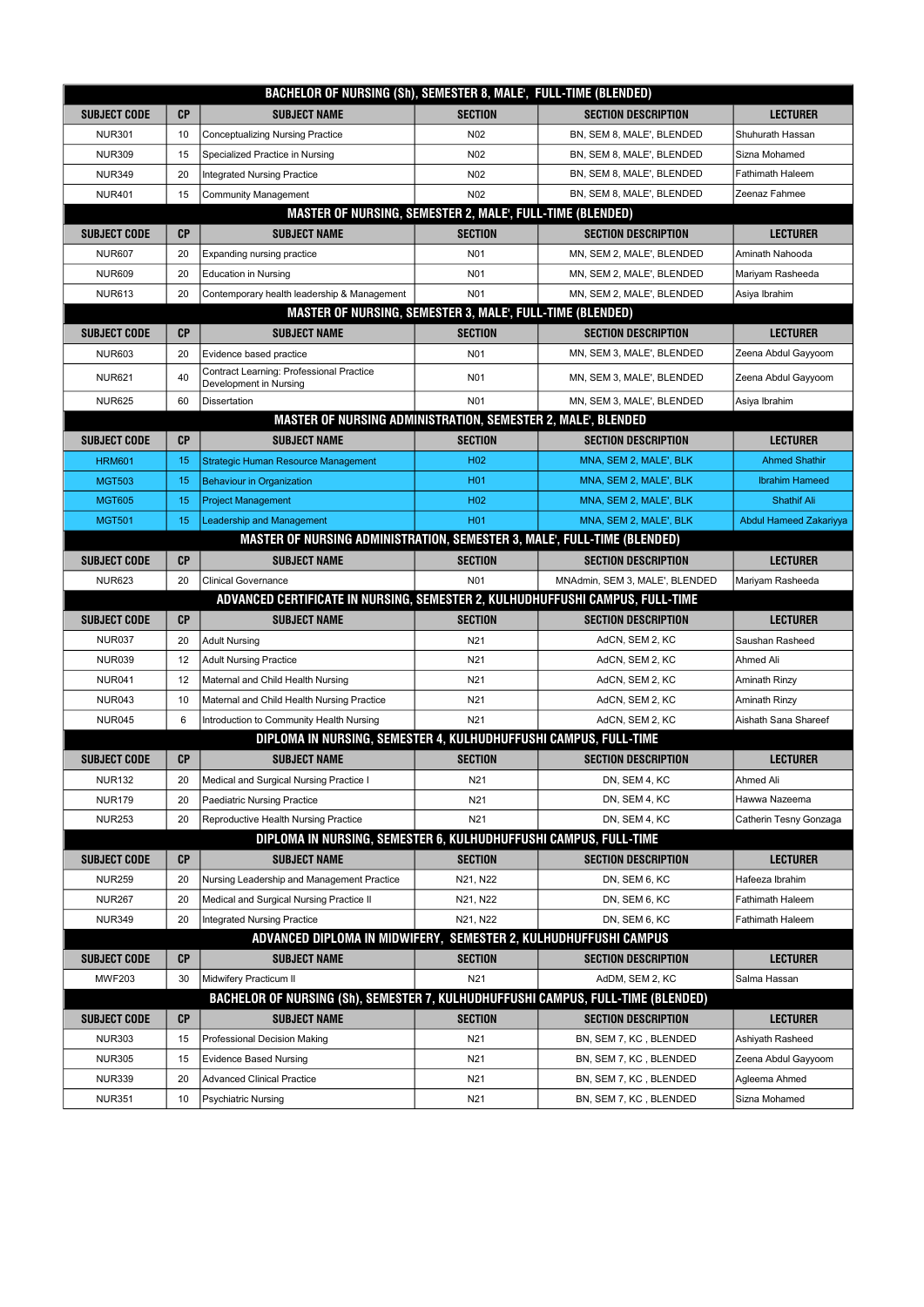| ADVANCED CERTIFICATE IN NURSING, SEMESTER 2, THINADHOO CAMPUS, FULL-TIME |                                                             |                                                                          |                 |                            |                         |  |  |  |
|--------------------------------------------------------------------------|-------------------------------------------------------------|--------------------------------------------------------------------------|-----------------|----------------------------|-------------------------|--|--|--|
| <b>SUBJECT CODE</b>                                                      | СP                                                          | <b>SUBJECT NAME</b>                                                      | <b>SECTION</b>  | <b>SECTION DESCRIPTION</b> | LECTURER                |  |  |  |
| <b>NUR037</b>                                                            | 20                                                          | <b>Adult Nursing</b>                                                     | N31             | AdCN, SEM 2, TC            | Saushan Rasheed         |  |  |  |
| <b>NUR039</b>                                                            | 12                                                          | <b>Adult Nursing Practice</b>                                            | N31             | AdCN, SEM 2, TC            | Ahmed Ali               |  |  |  |
| <b>NUR041</b>                                                            | 12                                                          | Maternal and Child Health Nursing                                        | N31             | AdCN, SEM 2, TC            | Aminath Rinzy           |  |  |  |
| <b>NUR043</b>                                                            | 10                                                          | Maternal and Child Health Nursing Practice                               | N31             | AdCN, SEM 2, TC            | Aminath Rinzy           |  |  |  |
| <b>NUR045</b>                                                            | 6                                                           | Introduction to Community Health Nursing                                 | N31             | AdCN, SEM 2, TC            | Aishath Sana Shareef    |  |  |  |
|                                                                          |                                                             | DIPLOMA IN NURSING, SEMESTER 4, THINADHOO CAMPUS, FULL-TIME              |                 |                            |                         |  |  |  |
| <b>SUBJECT CODE</b>                                                      | <b>CP</b>                                                   | <b>SUBJECT NAME</b>                                                      | <b>SECTION</b>  | <b>SECTION DESCRIPTION</b> | LECTURER                |  |  |  |
| <b>NUR132</b>                                                            | 20                                                          | Medical and Surgical Nursing Practice I                                  | N31             | DN, SEM 4, TC              | Ahmed Ali               |  |  |  |
| <b>NUR179</b>                                                            | 20                                                          | <b>Paediatric Nursing Practice</b>                                       | N31             | DN, SEM 4, TC              | Hawwa Nazeema           |  |  |  |
| <b>NUR253</b>                                                            | 20                                                          | Reproductive Health Nursing Practice                                     | N31             | DN, SEM 4, TC              | Catherin Tesny Gonzaga  |  |  |  |
|                                                                          |                                                             | DIPLOMA IN NURSING, SEMESTER 6, THINADHOO CAMPUS, FULL-TIME              |                 |                            |                         |  |  |  |
| <b>SUBJECT CODE</b>                                                      | <b>CP</b>                                                   | <b>SUBJECT NAME</b>                                                      | <b>SECTION</b>  | <b>SECTION DESCRIPTION</b> | <b>LECTURER</b>         |  |  |  |
| <b>NUR259</b>                                                            | 20                                                          | Nursing Leadership and Management Practice                               | N31             | DN, SEM 6, TC              | Hafeeza Ibrahim         |  |  |  |
| <b>NUR267</b>                                                            | 20                                                          | Medical and Surgical Nursing Practice II                                 | N31             | DN, SEM 6, TC              | <b>Fathimath Haleem</b> |  |  |  |
| <b>NUR349</b>                                                            | 20                                                          | Integrated Nursing Practice                                              | N31             | DN, SEM 6, TC              | <b>Fathimath Haleem</b> |  |  |  |
|                                                                          |                                                             | ADVANCED CERTIFICATE IN NURSING, SEMESTER 2, HITHADHOO CAMPUS, FULL-TIME |                 |                            |                         |  |  |  |
| <b>SUBJECT CODE</b>                                                      | <b>CP</b>                                                   | <b>SUBJECT NAME</b>                                                      | <b>SECTION</b>  | <b>SECTION DESCRIPTION</b> | <b>LECTURER</b>         |  |  |  |
| <b>NUR037</b>                                                            | 20                                                          | <b>Adult Nursing</b>                                                     | N41             | AdCN, SEM 2, HC            | Saushan Rasheed         |  |  |  |
| <b>NUR039</b>                                                            | 12                                                          | <b>Adult Nursing Practice</b>                                            | N41             | AdCN, SEM 2, HC            | Ahmed Ali               |  |  |  |
| <b>NUR041</b>                                                            | 12                                                          | Maternal and Child Health Nursing                                        | N41             | AdCN, SEM 2, HC            | <b>Aminath Rinzy</b>    |  |  |  |
| <b>NUR043</b>                                                            | 10                                                          | Maternal and Child Health Nursing Practice                               | N41             | AdCN, SEM 2, HC            | Aminath Rinzy           |  |  |  |
| <b>NUR045</b>                                                            | 6                                                           | Introduction to Community Health Nursing                                 | N41             | AdCN, SEM 2, HC            | Aishath Sana Shareef    |  |  |  |
|                                                                          |                                                             | ADVANCED DIPLOMA IN NURSING, SEMESTER 2, HITHADHOO CAMPUS, FULL-TIME     |                 |                            |                         |  |  |  |
| <b>SUBJECT CODE</b>                                                      | CP                                                          | <b>SUBJECT NAME</b>                                                      | <b>SECTION</b>  | <b>SECTION DESCRIPTION</b> | <b>LECTURER</b>         |  |  |  |
| <b>NUR175</b>                                                            | 10                                                          | Introduction to Evidenced Based Practice                                 | N41             | AdDN, SEM 2, HC            | Aminath Nahooda         |  |  |  |
| <b>SCI111</b>                                                            | 15                                                          | <b>Basic Sciences for Nurses</b>                                         | N41             | AdDN, SEM 2, HC            | Shuhurath Hassan        |  |  |  |
|                                                                          |                                                             | DIPLOMA IN NURSING, SEMESTER 3, HITHADHOO CAMPUS, FULL-TIME              |                 |                            |                         |  |  |  |
| <b>SUBJECT CODE</b>                                                      | <b>CP</b>                                                   | <b>SUBJECT NAME</b>                                                      | <b>SECTION</b>  | <b>SECTION DESCRIPTION</b> | <b>LECTURER</b>         |  |  |  |
| <b>NUR130</b>                                                            | 15                                                          | Medical and Surgical Nursing I                                           | N41             | DN, SEM 3, HC              | Fathimath Khumaira      |  |  |  |
| <b>NUR177</b>                                                            | 15                                                          | Paediatric Nursing                                                       | N41             | DN, SEM 3, HC              | Hawwa Nazeema           |  |  |  |
| <b>NUR251</b>                                                            | 15                                                          | Reproductive Health Nursing                                              | N41             | DN, SEM 3, HC              | Catherin Tesny Gonzaga  |  |  |  |
| <b>PSY139</b>                                                            | 15                                                          | Developmental Psychology and Mental Health                               | N41             | DN, SEM 3, HC              | Khadeeja Shakir         |  |  |  |
|                                                                          | DIPLOMA IN NURSING, SEMESTER 6, HITHADHOO CAMPUS, FULL-TIME |                                                                          |                 |                            |                         |  |  |  |
| <b>SUBJECT CODE</b>                                                      | СP                                                          | <b>SUBJECT NAME</b>                                                      | <b>SECTION</b>  | <b>SECTION DESCRIPTION</b> | <b>LECTURER</b>         |  |  |  |
| <b>NUR259</b>                                                            | 20                                                          | Nursing Leadership and Management Practice                               | N41             | DN, SEM 6, HC              | Hafeeza Ibrahim         |  |  |  |
| <b>NUR267</b>                                                            | 20                                                          | Medical and Surgical Nursing Practice II                                 | N41             | DN, SEM 6, HC              | Fathimath Haleem        |  |  |  |
| <b>NUR349</b>                                                            | 20                                                          | Integrated Nursing Practice                                              | N41             | DN, SEM 6, HC              | <b>Fathimath Haleem</b> |  |  |  |
| BACHELOR OF NURSING, SEMESTER 8, HITHADHOO CAMPUS, FULL-TIME (BLENDED)   |                                                             |                                                                          |                 |                            |                         |  |  |  |
| <b>SUBJECT CODE</b>                                                      | CP                                                          | <b>SUBJECT NAME</b>                                                      | <b>SECTION</b>  | <b>SECTION DESCRIPTION</b> | <b>LECTURER</b>         |  |  |  |
| <b>NUR301</b>                                                            | 10                                                          | <b>Conceptualizing Nursing Practice</b>                                  | N41             | BN, SEM 8, HC, BLENDED     | Shuhurath Hassan        |  |  |  |
| <b>NUR309</b>                                                            | 15                                                          | Specialized Practice in Nursing                                          | N41             | BN, SEM 8, HC, BLENDED     | Sizna Mohamed           |  |  |  |
| <b>NUR349</b>                                                            | 20                                                          | Integrated Nursing Practice                                              | N42             | BN, SEM 8, HC, BLENDED     | Fathimath Haleem        |  |  |  |
| <b>NUR401</b>                                                            | 15                                                          | <b>Community Management</b>                                              | N41             | BN, SEM 8, HC, BLENDED     | Zeenaz Fahmee           |  |  |  |
|                                                                          |                                                             | ADVANCED CERTIFICATE IN NURSING, SEMESTER 2, GAN CAMPUS, FULL-TIME       |                 |                            |                         |  |  |  |
| <b>SUBJECT CODE</b>                                                      | <b>CP</b>                                                   | <b>SUBJECT NAME</b>                                                      | <b>SECTION</b>  | <b>SECTION DESCRIPTION</b> | <b>LECTURER</b>         |  |  |  |
| <b>NUR037</b>                                                            | 20                                                          | <b>Adult Nursing</b>                                                     | N <sub>51</sub> | AdCN, SEM 2, GC            | Saushan Rasheed         |  |  |  |
| <b>NUR039</b>                                                            | 12                                                          | <b>Adult Nursing Practice</b>                                            | N <sub>51</sub> | AdCN, SEM 2, GC            | Ahmed Ali               |  |  |  |
| <b>NUR041</b>                                                            | 12                                                          | Maternal and Child Health Nursing                                        | N51             | AdCN, SEM 2, GC            | Aminath Rinzy           |  |  |  |
| <b>NUR043</b>                                                            | 10                                                          | Maternal and Child Health Nursing Practice                               | N51             | AdCN, SEM 2, GC            | Aminath Rinzy           |  |  |  |
| <b>NUR045</b>                                                            | 6                                                           | Introduction to Community Health Nursing                                 | N51             | AdCN, SEM 2, GC            | Aishath Sana Shareef    |  |  |  |